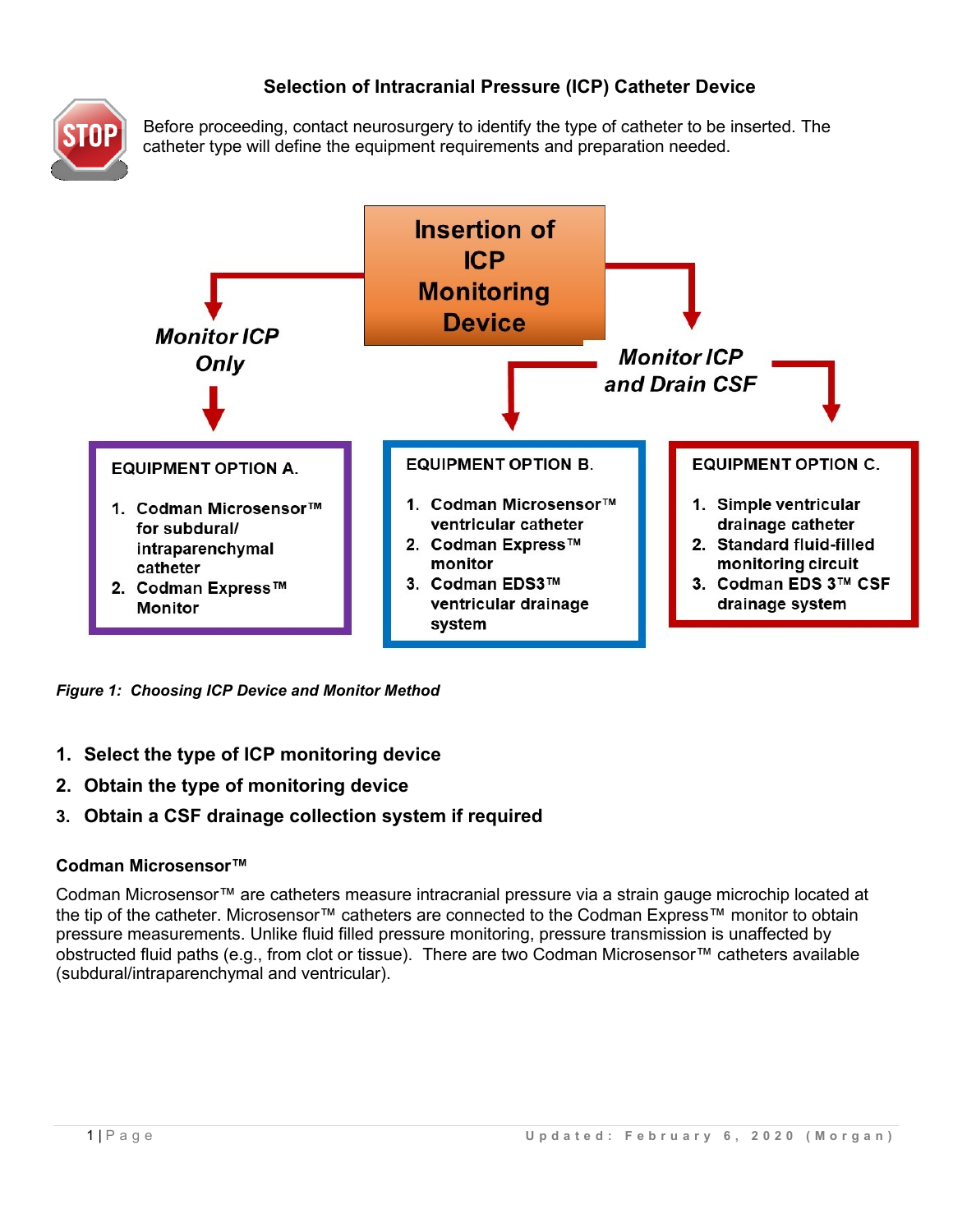### **OPTION A. MONITORING PRESSURE ONLY (NO DRAINAGE): Codman Microsensor™ Subdural/Intraparenchymal Catheter:**

Catheter can be inserted into the subdural space or superficial cerebral cortex (intraparenchymal) to measure pressure. There is no CSF drainage option. It may be used for monitoring when ventricles are too small to access, or in patients with normal intracranial pressure who are at risk to develop elevated pressures. If ICP increases, the intraparenchymal catheter may be switched to an external ventricular drain for increased accuracy and to enable CSF drainage.



### **OPTION B. MONITORING PRESSURE AND CSF DRAINAGE: Codman Microsensor Ventricular Catheter™ (Most Frequent Method)**

This is an external ventricular drainage catheter that contains a microsensor for pressure monitoring. It is connected to an external CSF drainage unit. This allows CSF to be removed if needed to help reduce intracranial pressure/treat hydrocephalus.